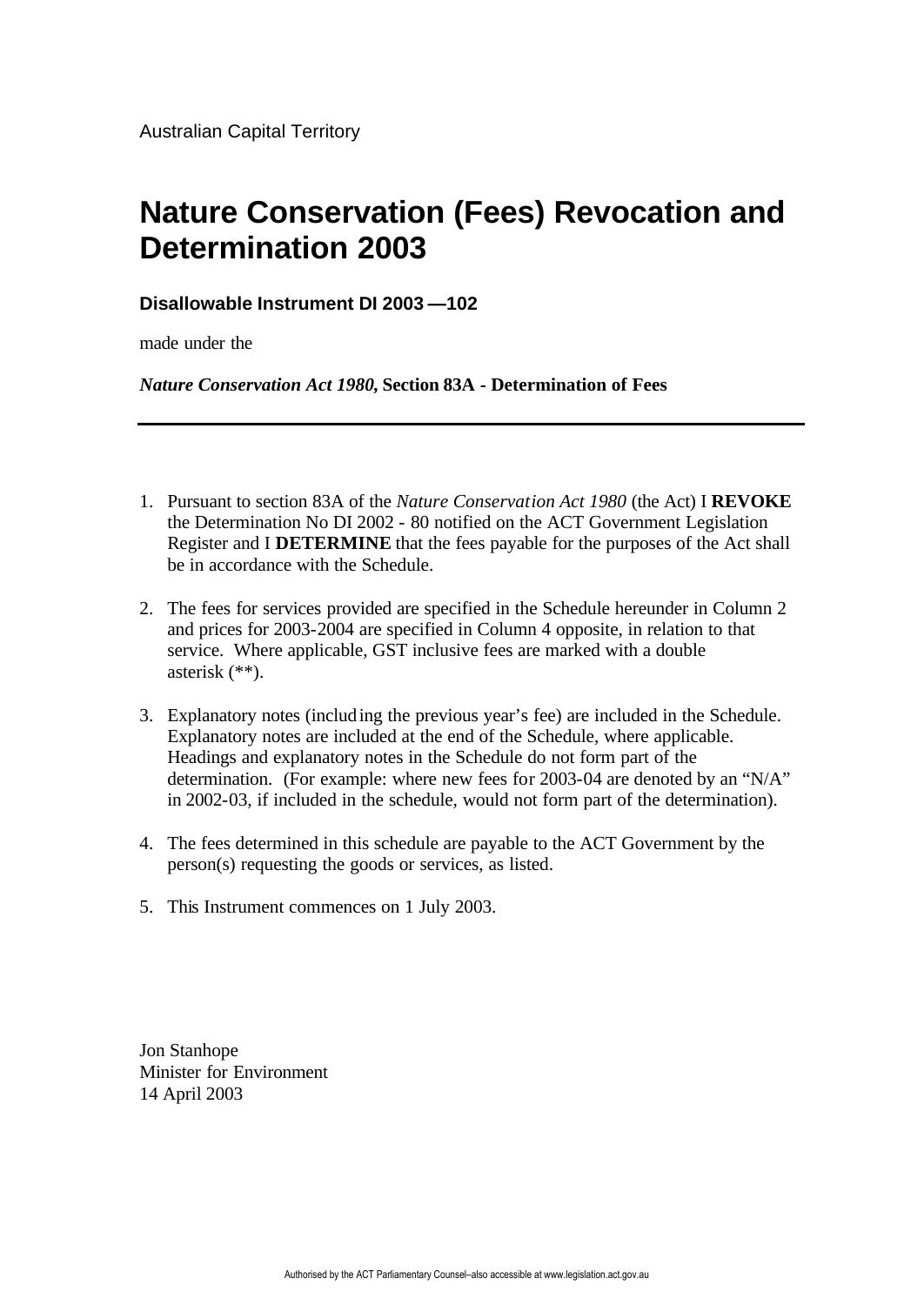# *THIS IS PAGE 1 OF THE SCHEDULE TO THE DETERMINATION MADE BY THE MINISTER UNDER THE NATURE CONSERVATION ACT 1980*

| <b>Relevant</b><br><b>Section for</b><br>which a fee<br>is payable | <b>Description of Matter for which fee</b><br>is payable                                                                                                | <b>Explanatory</b><br><b>Notes</b><br>(Fee Payable<br>\$ | <b>Fee Payable</b><br>\$ |
|--------------------------------------------------------------------|---------------------------------------------------------------------------------------------------------------------------------------------------------|----------------------------------------------------------|--------------------------|
|                                                                    |                                                                                                                                                         | 2002-2003)                                               | 2003-2004                |
| (1)                                                                | (2)                                                                                                                                                     | (3)                                                      | (4)                      |
| Section 24                                                         | To interfere with the nest of a native.<br>animal or with anything in the<br>immediate environment of such a nest.                                      | Nil                                                      | Nil                      |
| Section 25                                                         | To kill a native animal.                                                                                                                                | Nil                                                      | Nil                      |
| Section 26                                                         | To take a native animal: for<br>scientific/research purposes.                                                                                           | Nil                                                      | Nil                      |
| Section 26                                                         | To take a native animal: for<br>commercial purposes.                                                                                                    | 165.55                                                   | 169.65                   |
| Section 27                                                         | To keep 20 or more non-exempt<br>animals                                                                                                                | 26.55                                                    | 27.20                    |
| Section 27                                                         | To keep less than 20 non-exempt<br>animals excluding protected native and<br>special protection status species.                                         | N/A                                                      | 10.70                    |
| Section 27                                                         | To keep animals for public display –<br>per annum plus \$160.00 for late<br>renewals.                                                                   | 171.80                                                   | 176.05                   |
| Section 27                                                         | To keep non-exempt animals for<br>rehabilitation purposes.                                                                                              | Nil                                                      | Nil                      |
| Section 27                                                         | To keep protected native animals or<br>special protection status species<br>$(including \text{ Reptides}) - plus \$15.00 \text{ for}$<br>late renewals. | N/A                                                      | 27.20                    |
| Section 28                                                         | To sell non-exempt animals where the<br>number of animals which may be sold<br>under the licence exceeds 100                                            | $165.55 - per$<br>annum                                  | $169.65 - per$<br>annum  |
| Section 28                                                         | To sell non-exempt animals where the<br>number of animals which may be sold<br>under the licence exceeds 10 but does<br>not exceed 100                  | $27.20$ – per<br>annum                                   | $27.85 - per$<br>annum   |
| Section 28                                                         | To sell non-exempt animals where the<br>number of animals which may be sold<br>under the licence does not exceed 10                                     | $15.65$ – per<br>annum                                   | $16.00 - per$<br>annum   |

Minister's Initials\_\_\_\_\_\_\_\_\_\_\_\_\_\_\_\_\_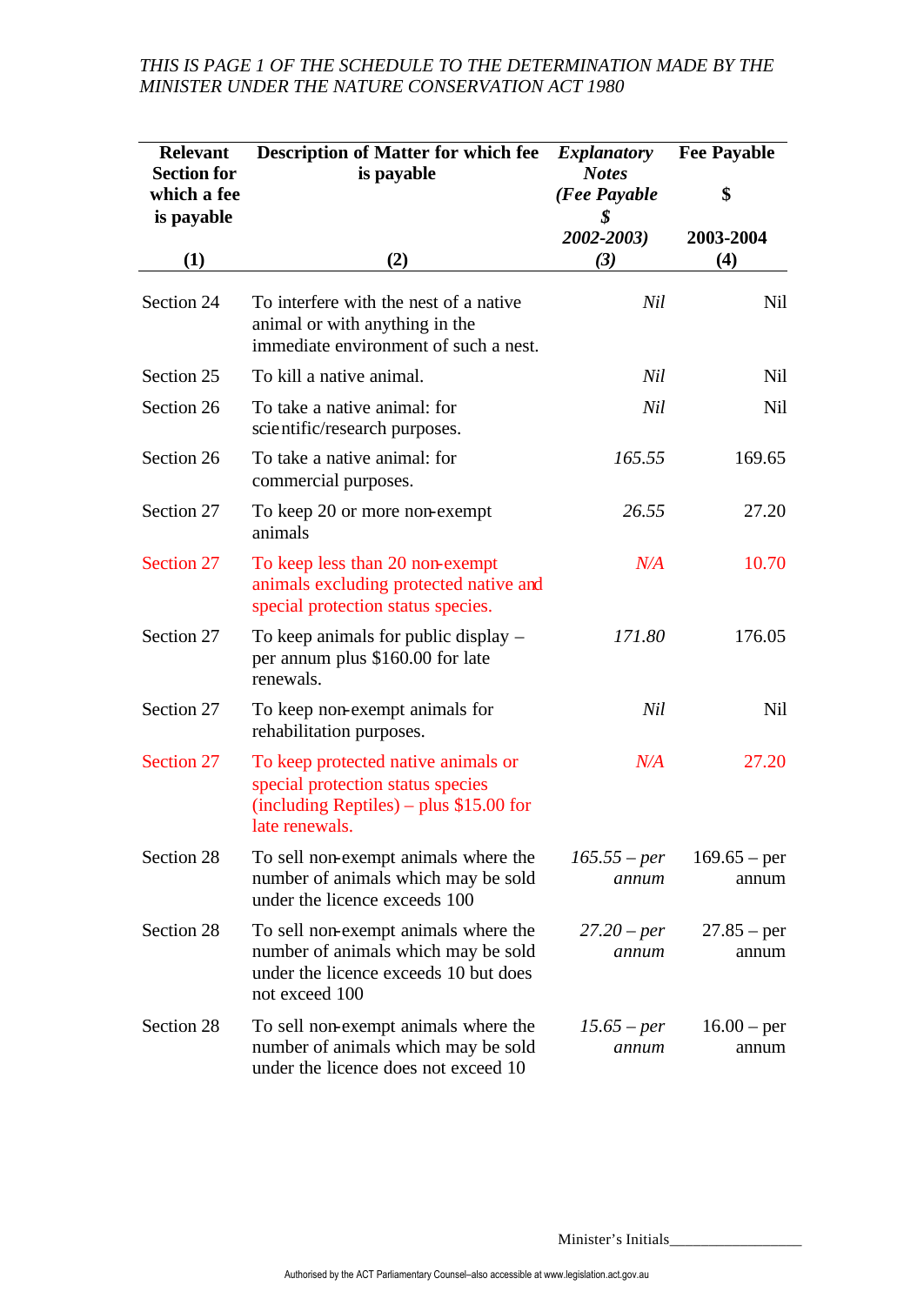| <b>Relevant</b><br><b>Section for</b><br>which a fee<br>is payable | <b>Description of Matter for which fee</b><br>is payable                                                                                                                                                                          | <b>Explanatory</b><br><b>Notes</b><br>(Fee Payable<br>\$ | <b>Fee Payable</b><br>\$ |
|--------------------------------------------------------------------|-----------------------------------------------------------------------------------------------------------------------------------------------------------------------------------------------------------------------------------|----------------------------------------------------------|--------------------------|
| (1)                                                                | (2)                                                                                                                                                                                                                               | 2002-2003)<br>(3)                                        | 2003-2004<br>(4)         |
| Section 29                                                         | To import into, or export from, the<br>Territory a non-exempt animal for<br>commercial purposes                                                                                                                                   | $27.15$ – per<br>annum                                   | $27.80 - per$<br>annum   |
| Section 29                                                         | To import into, or export from, the<br>Territory a non-exempt animal for<br>non-commercial purposes.                                                                                                                              | Nil                                                      | Nil                      |
| Section 42                                                         | To take a native plant or to take a<br>protected native plant or to take a<br>special protection status plant for<br>scientific or research purposes.                                                                             | Nil                                                      | <b>Nil</b>               |
| Section 42                                                         | To take a native plant or to take a<br>protected native plant or to take a<br>special protection status plant for<br>commercial purposes where the<br>number of plants which may be taken<br>under the licence exceeds 10         | $165.55 - per$<br>annum                                  | $169.65 - per$<br>annum  |
| Section 42                                                         | To take a native plant or to take a<br>protected native plant or to take a<br>special protection status plant for<br>commercial purposes where the<br>number of plants which may be taken<br>under the licence does not exceed 10 | $27.15$ – per<br>annum                                   | $27.80 - per$<br>annum   |

# *THIS IS PAGE 2 OF THE SCHEDULE TO THE DETERMINATION MADE BY THE MINISTER UNDER THE NATURE CONSERVATION ACT 1980*